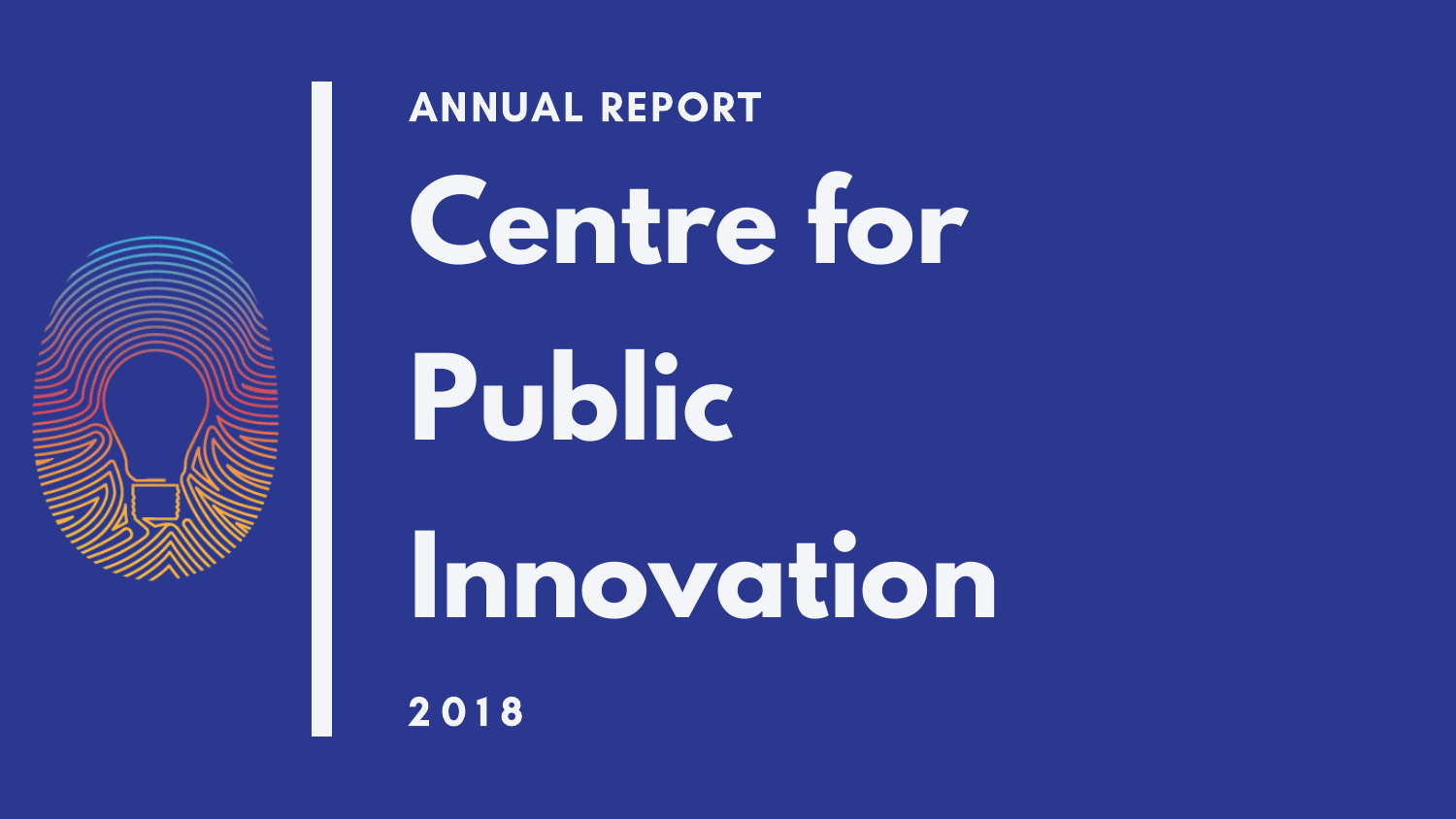

#### **OUR MISSION**

#### **We work to build an open society**



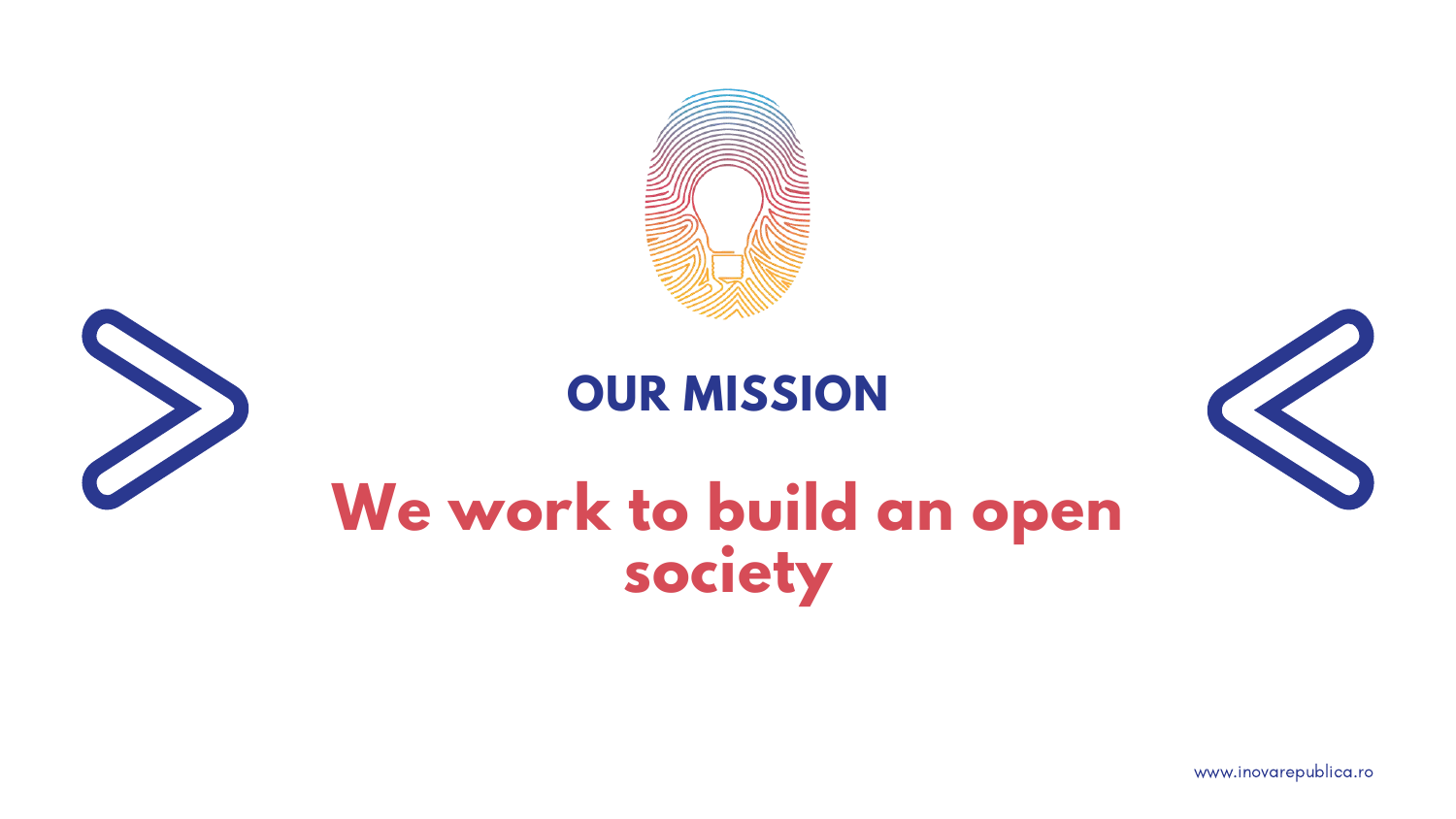## **CENTER FOR PUBLIC INNOVATION**

#### **MEMBERS**

Board of Directors

Mihaela Ștefănescu – President Ovidiu Voicu – [Executive](http://ogp.gov.ro/noutati/noul-plan-national-de-actiune-ogp-2018-2020/) Director Nicoleta Voicu

Members

#### **AFFLIATIONS**

Coalition for Open Educational Resources– RED România (secretariat)

Victoria Cojocariu Mara Sescu Andreea Chifan Claudia Iordache www.inovarepublica.ro



Coalition for the Rights of Migrants and Refugees – CDMiR (secretariat)

Coalition for Open Data

#Respect Platform

[Anti-Discrimination](http://ogp.gov.ro/noutati/noul-plan-national-de-actiune-ogp-2018-2020/) Coalition

Open Society European Network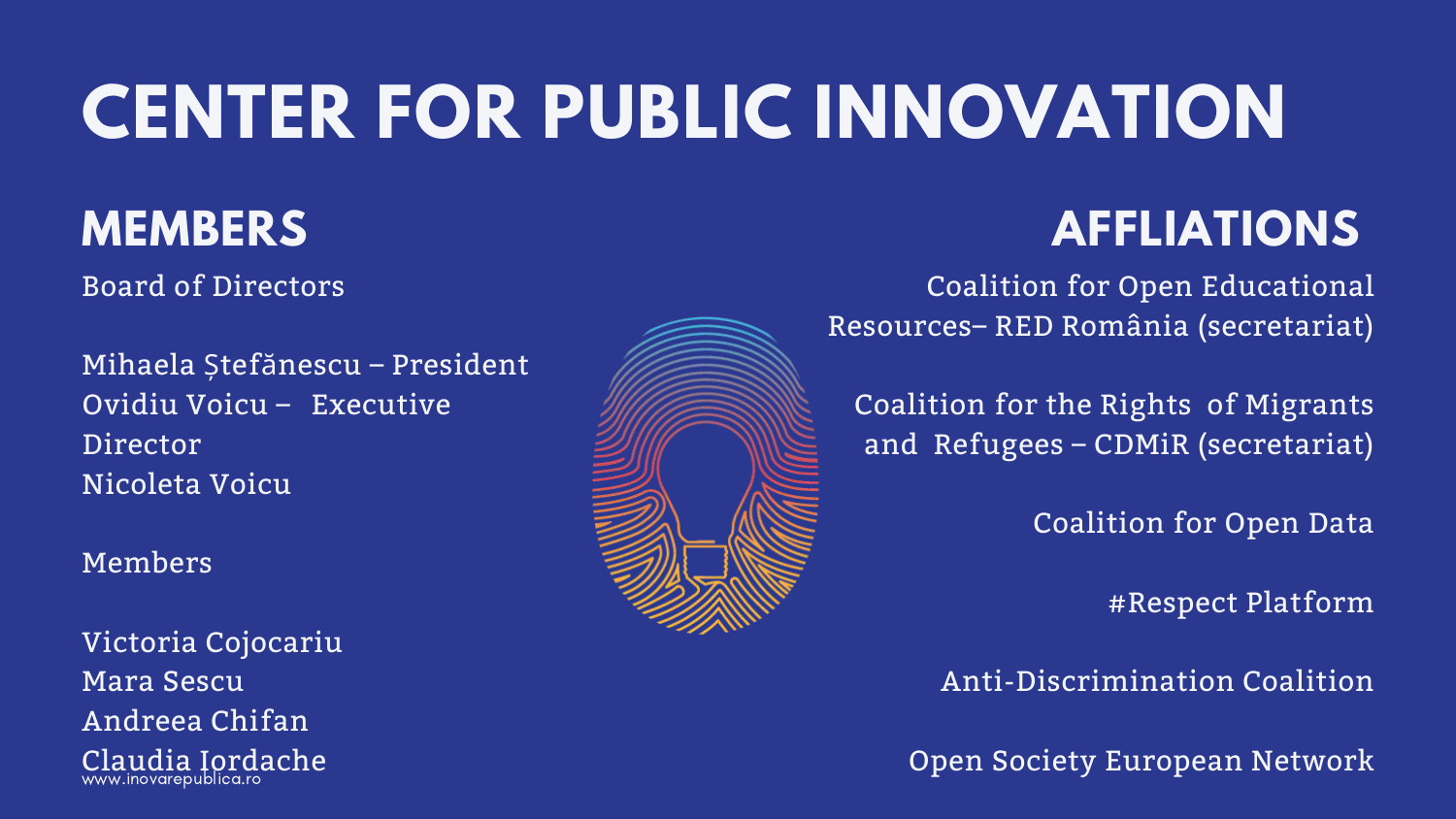

Launch of mairesponsabili.ro an assessment tool for public services.

Providing expertise for the Respect Platform - against the amendment of the Constitution.

Drafting the initial version of the citizen initiative "Oameni Noi în Politică".

First assessment report of the refugeeintegration policies in Romania.

Analysis and road map - Education for Human Rights in Republic of Moldova

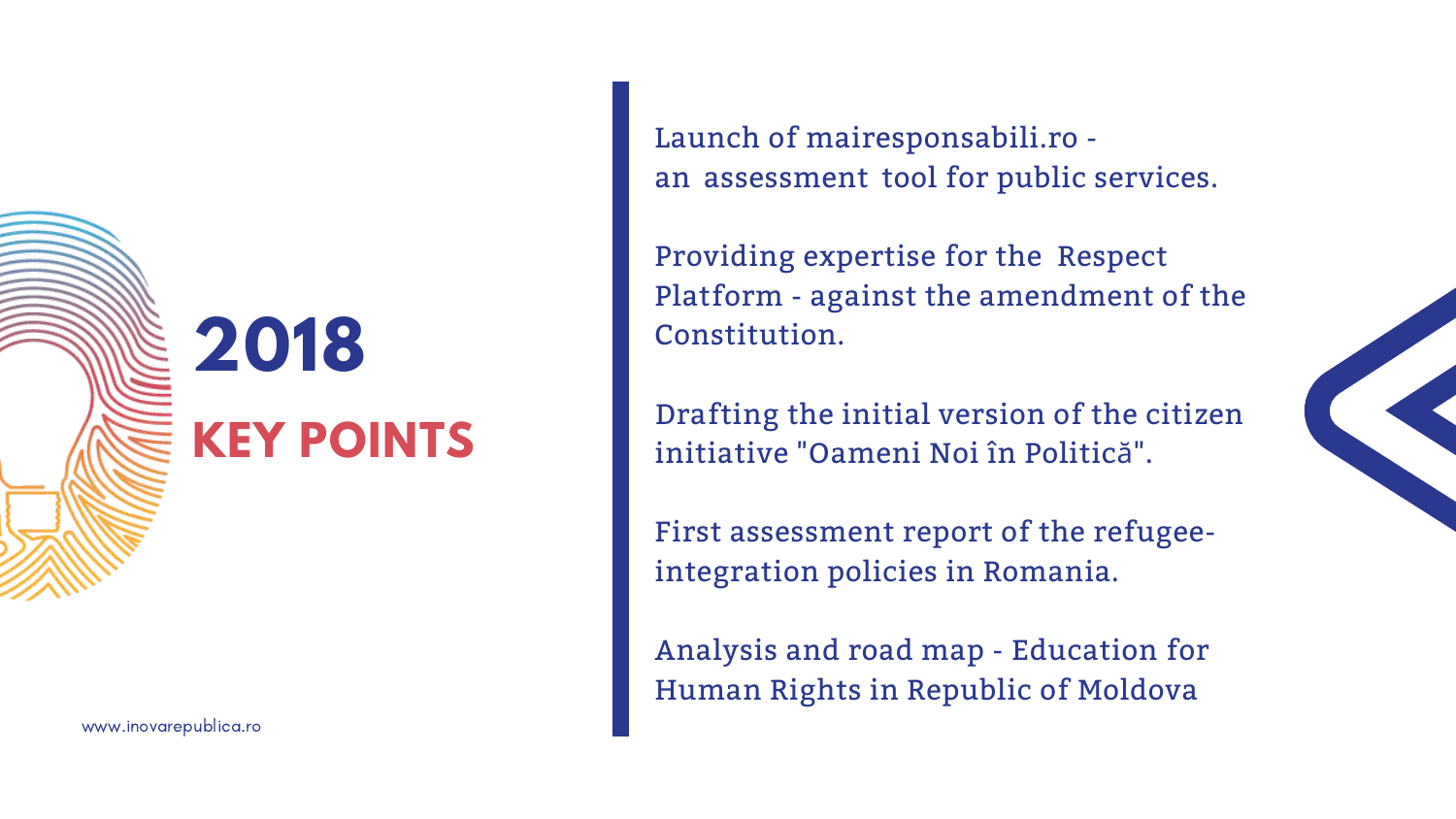### **OPEN GOVERNANCE ADVOCACY**

Active participation at the co-creation of the National Open Government Partnership Action Plan 2018-2020.

We proposed 15 commitments in the first round and several [recommendations](http://ogp.gov.ro/noutati/noul-plan-national-de-actiune-ogp-2018-2020/) on the first versions of the Plan published by the Government

We are actively involved in the implementation of 5 commitments that were accepted in the final version of the Action Plan.

Continuous monitoring of the implementation of the Action Plan by the public authorities.

With the financial support of:

Open Society [Foundations](http://ogp.gov.ro/noutati/noul-plan-national-de-actiune-ogp-2018-2020/) Information Program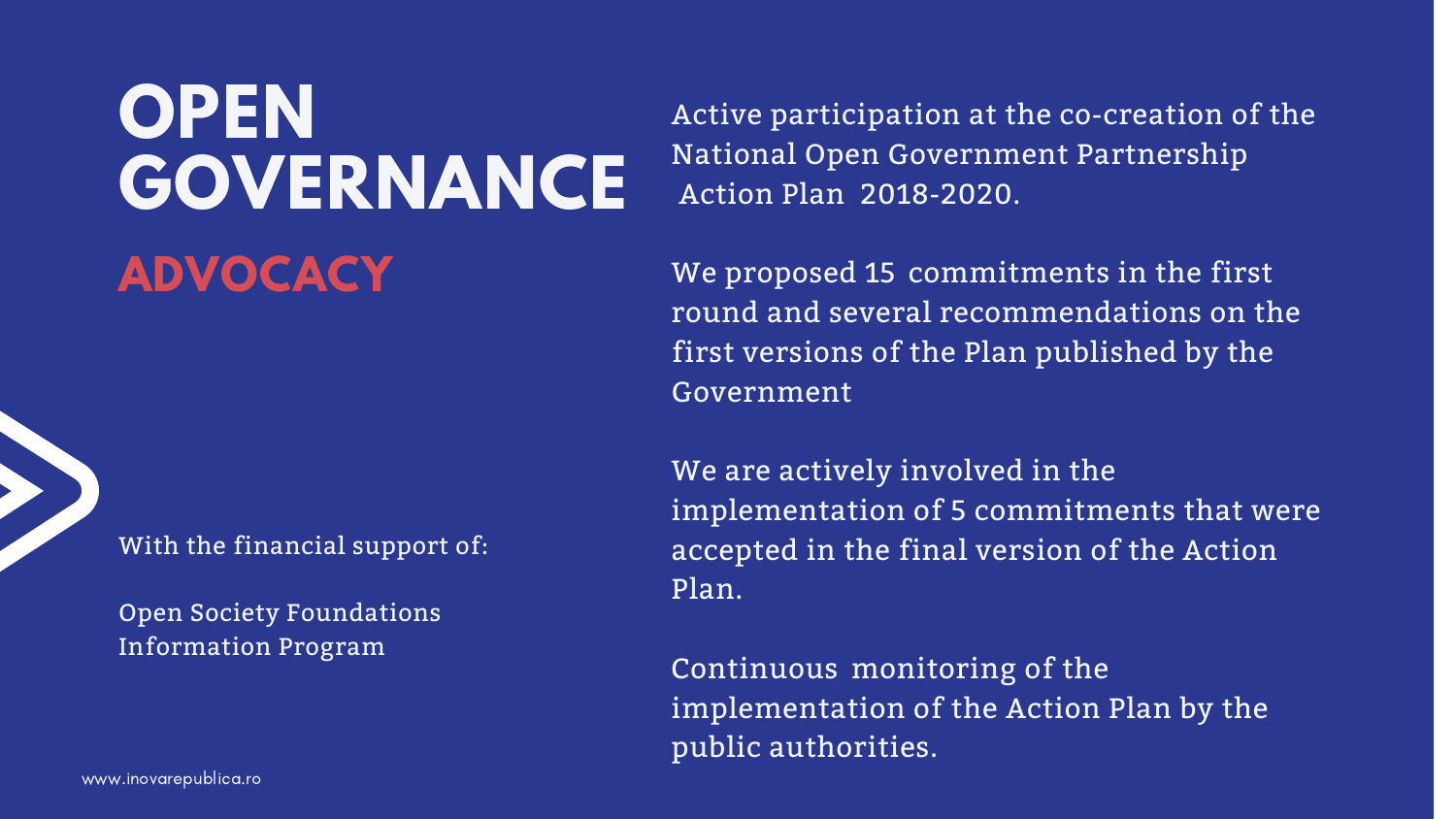#### **Open** Government Partnership

## **OPEN GOVERNANCE LOCAL LEVEL**

We supported the candidacy of Iași and regions that wish to join the Open selected and became one of the 20 local the OGP Local.

## Municipality to the selection call for the cities Government Partnership. The municipality was authorities around the world participating in

We are actively involved in supporting and developing the first Local Action Plan.

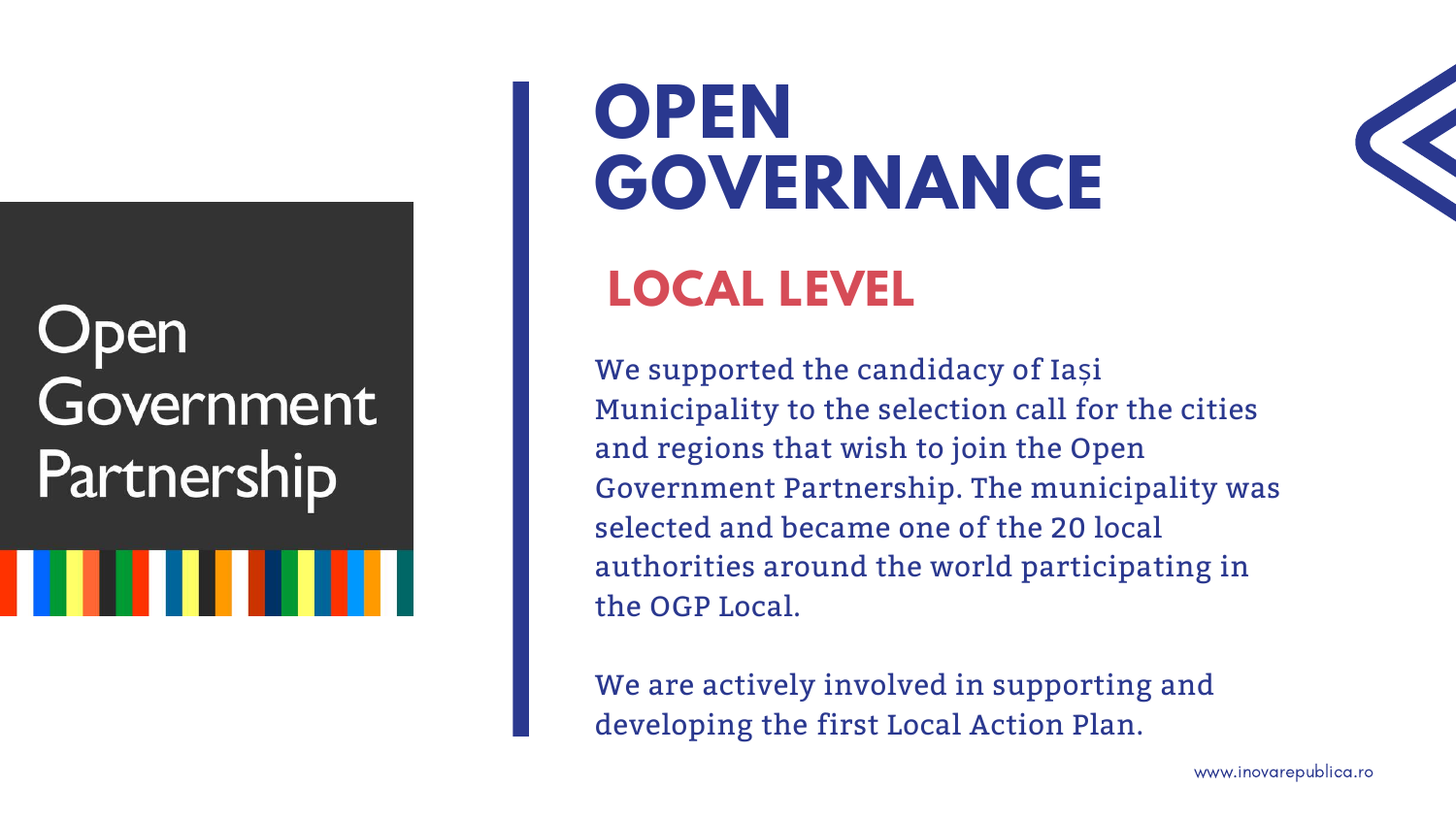### **MIGRATION RESEARCH**

We are the national partner of the [transnational](http://www.forintegration.eu/) NIEM -National Integration Evaluation Mechanism project, implemented in 16 EU-member states with the financial support of the Asylum, Migration and Integration Fund.

We have publicly presented the first baseline evaluation report of the refugee and asylum seekers - integration policies.

We participated at the Refugees, Borders and Membership Conference, organised by the Malmo University (Sweden) with a presentation of the Romanian national integration.



www.inovarepublica.ro

#### With the financial support of:

the European Union AMIF [Programme](http://ogp.gov.ro/noutati/noul-plan-national-de-actiune-ogp-2018-2020/)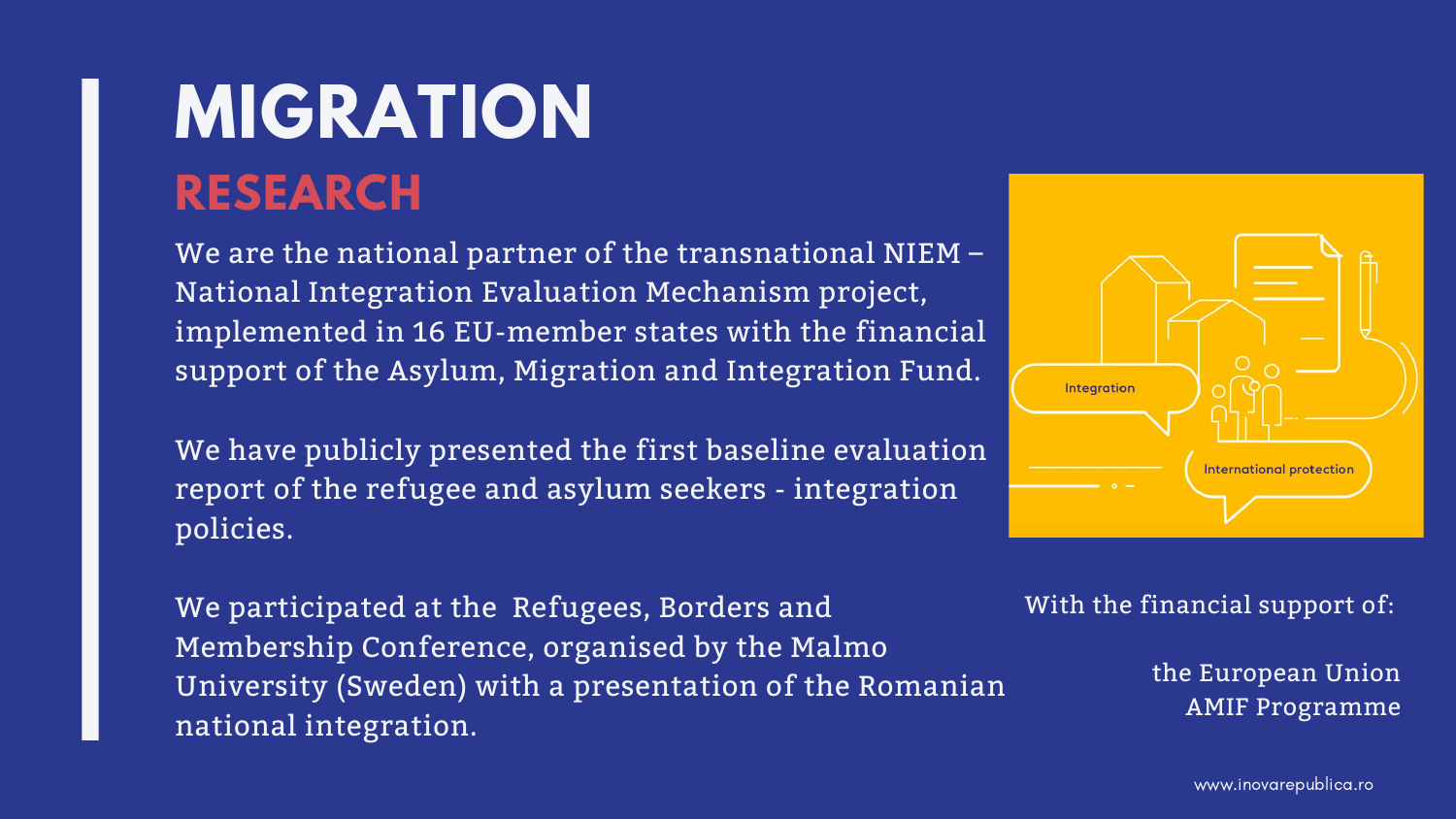

### **MIGRATION ADVOCACY**

In the first half of the year we have actively contributed to the [co-moderation](http://www.inovarepublica.ro/propunerile-coalitie-pentru-drepturile-migrantilor-si-refugiatilor-pentru-guvernul-romaniei/) of the join governmental and nongovernmental working groups of the Interministerial Committee Coalition for Refugee Integration.

We have proposed 13 public policy proposals for the Committee. Due to the political instability the Committee activity was suspended and just one of the proposals was solved.

We were involved in moderating and presenting several panels at our national partner's conferences and events.



source: AgerPres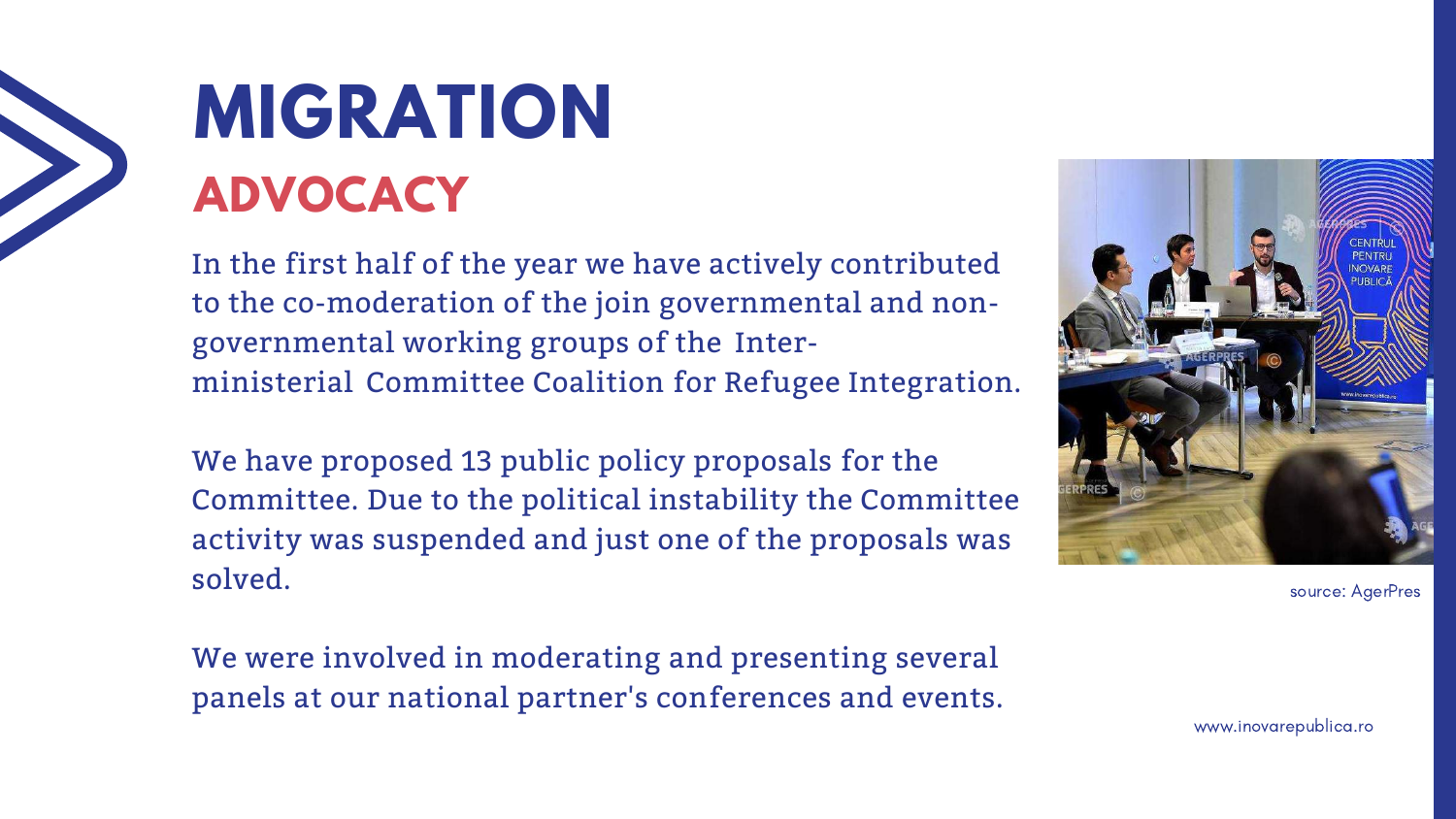We took over the secretariat of the Coalition for the Rights of Migrants and Refugee (CDMiR), the main advocacy platform for [organizations](https://weareawelcomingeurope.eu/) involved in immigration issues.

We organised the regular meetings of the CDMiR and the annual national conference.

We have promoted the European Citizens' Initiative We are a Welcoming Europe, through which we call for security, solidarity and equal access to justice for refugees coming to the territory of the European Union.



## **MIGRATION COMMUNITY**

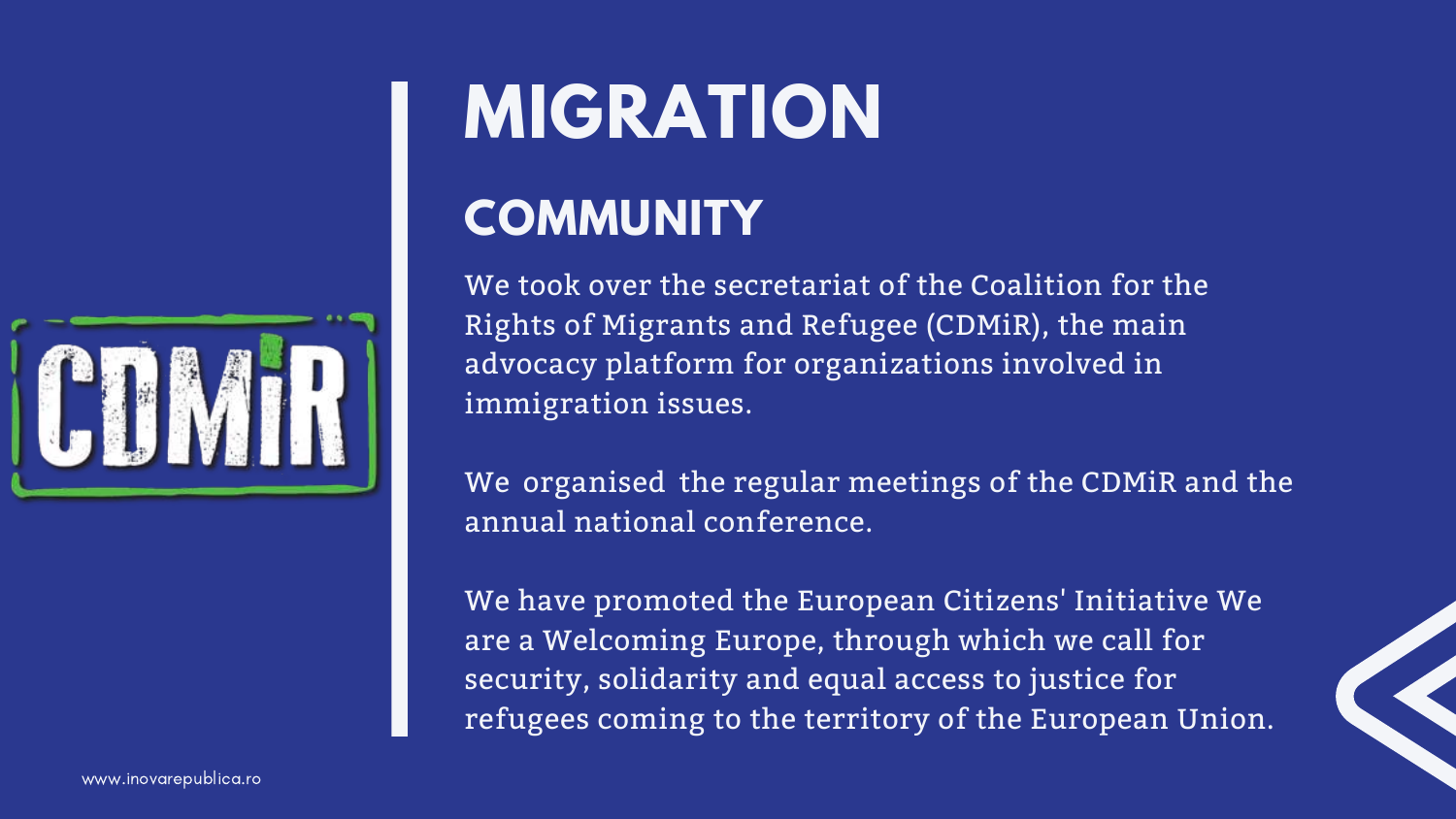We contributed to the public debate on the Schoolbooks Law and have successfully advocated for the inclusion of the definition of Open Educational Resources as established by UNESCO in the text of the law.



### **OPEN EDUCATON ADVOCACY**

We support the implementation of the OGP commitments relating to education and monitor and contribute to the publication of Open Education Resources on the webpages of the County School Inspectorates.

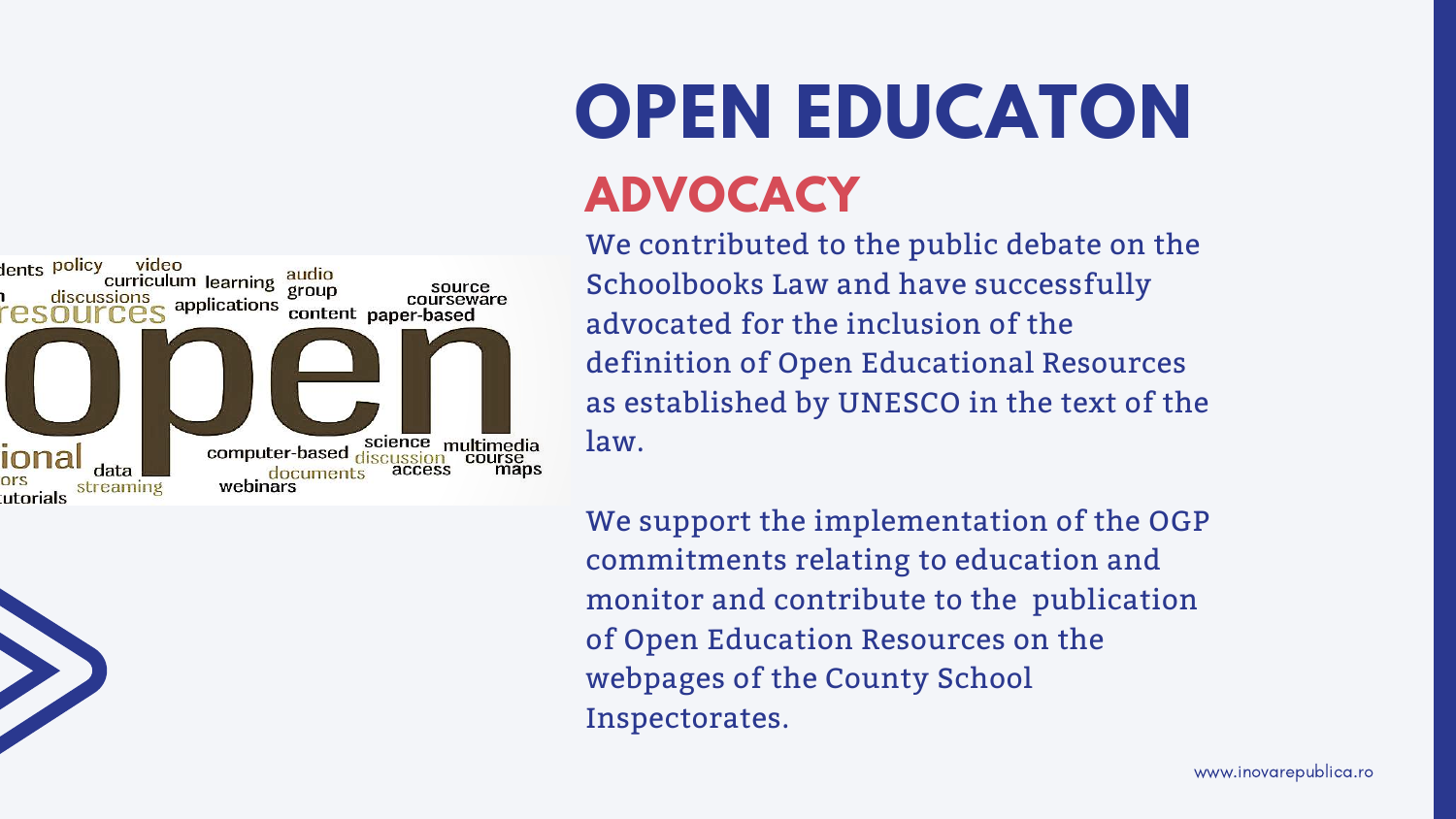### **OPEN EDUCATON COMMUNITY**

We continue to provide the secretariat of the RED Romania Coalition and to moderate the RED community.

www.inovarepublica.ro

We have organised the 2018 edition of the Open Education Conference

We participated at the international Open Education Policy Forum, where we have presented the current situation of the textbook reform in Romania.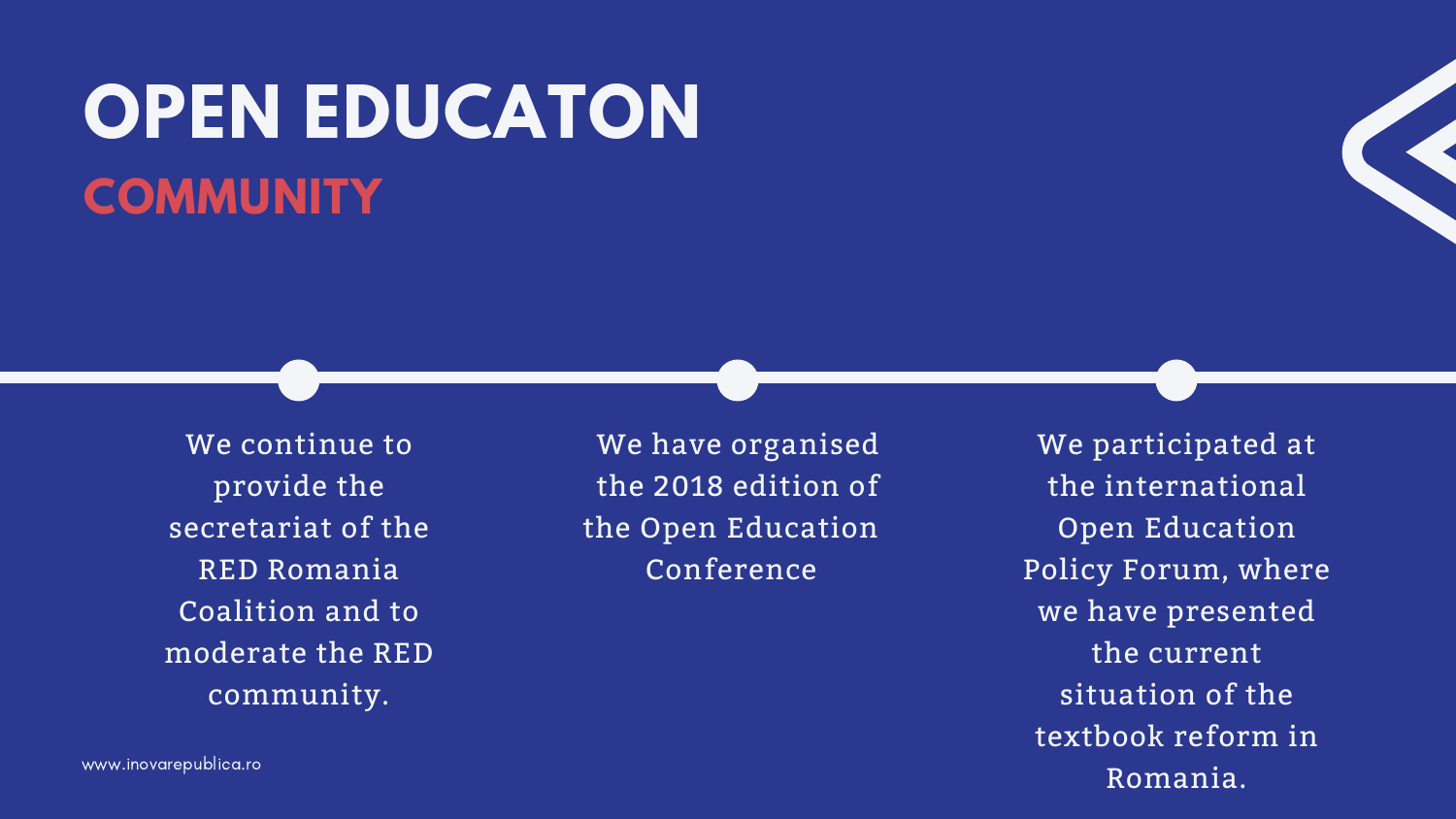### **ELECTORAL RIGHTS**





We actively participated in the debates concerning the electoral laws, together with felow colleagues from the civil society.



We were members of the team that proposed the legal text for the citizens initiative Oameni Noi în politică.

We continued the monitoring of the registration of new parties

We initiated the first Romanian Encyclopaedia of political parties.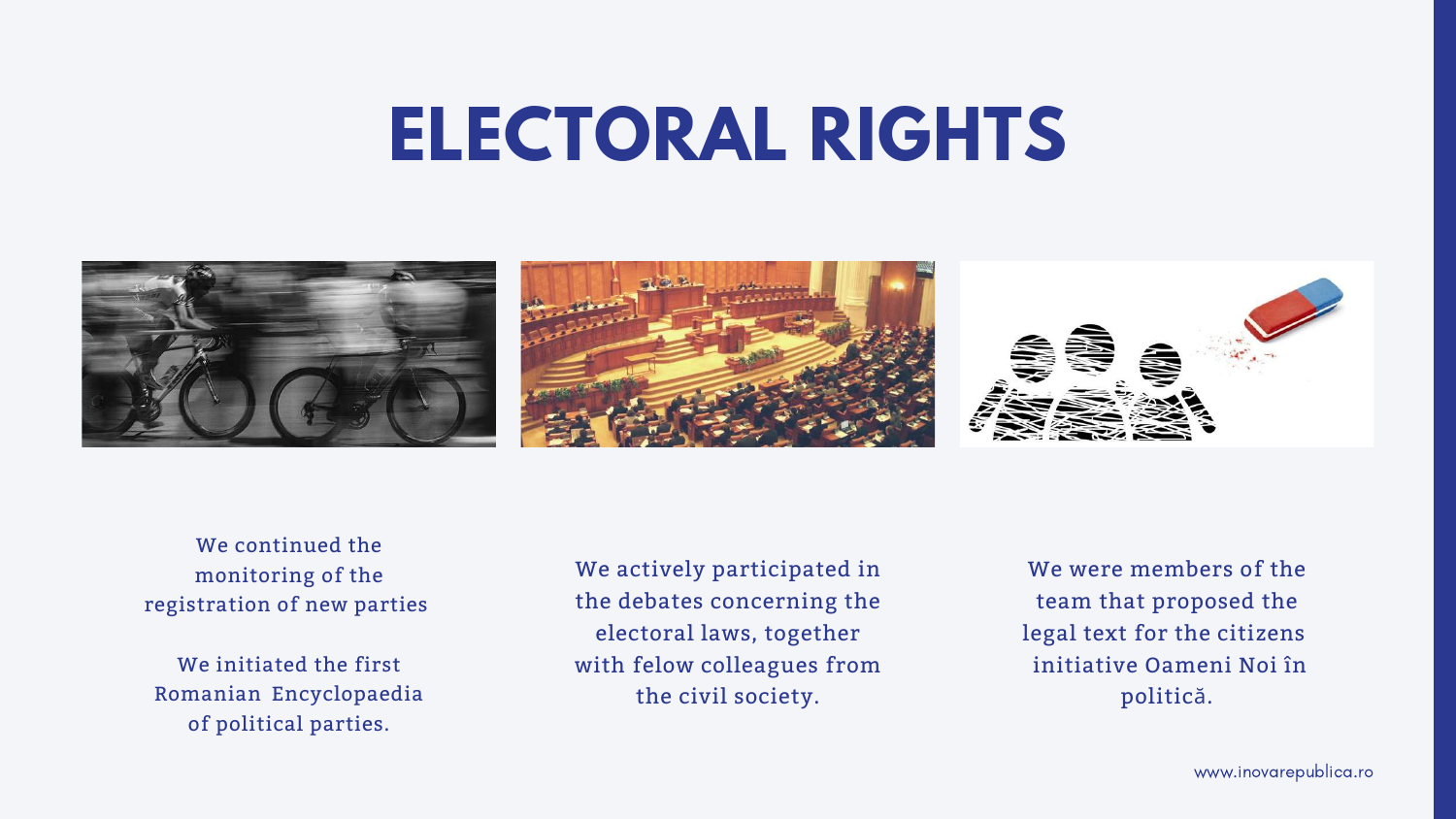**Mai responsabili**





We launched MaiResponsabili.ro - and online tool for the citizens wishing to evaluate the services provided by the public authorities.

We have piloted the tool by partnering with 3 local authorities: District 1 and 3 from Bucharest, and Iași. Based on the evaluations collected during 6 months we have drafted personalised recommendations for each institution.

With the financial support of:

the Foundation foe the [Development](http://ogp.gov.ro/noutati/noul-plan-national-de-actiune-ogp-2018-2020/) of the Civil Society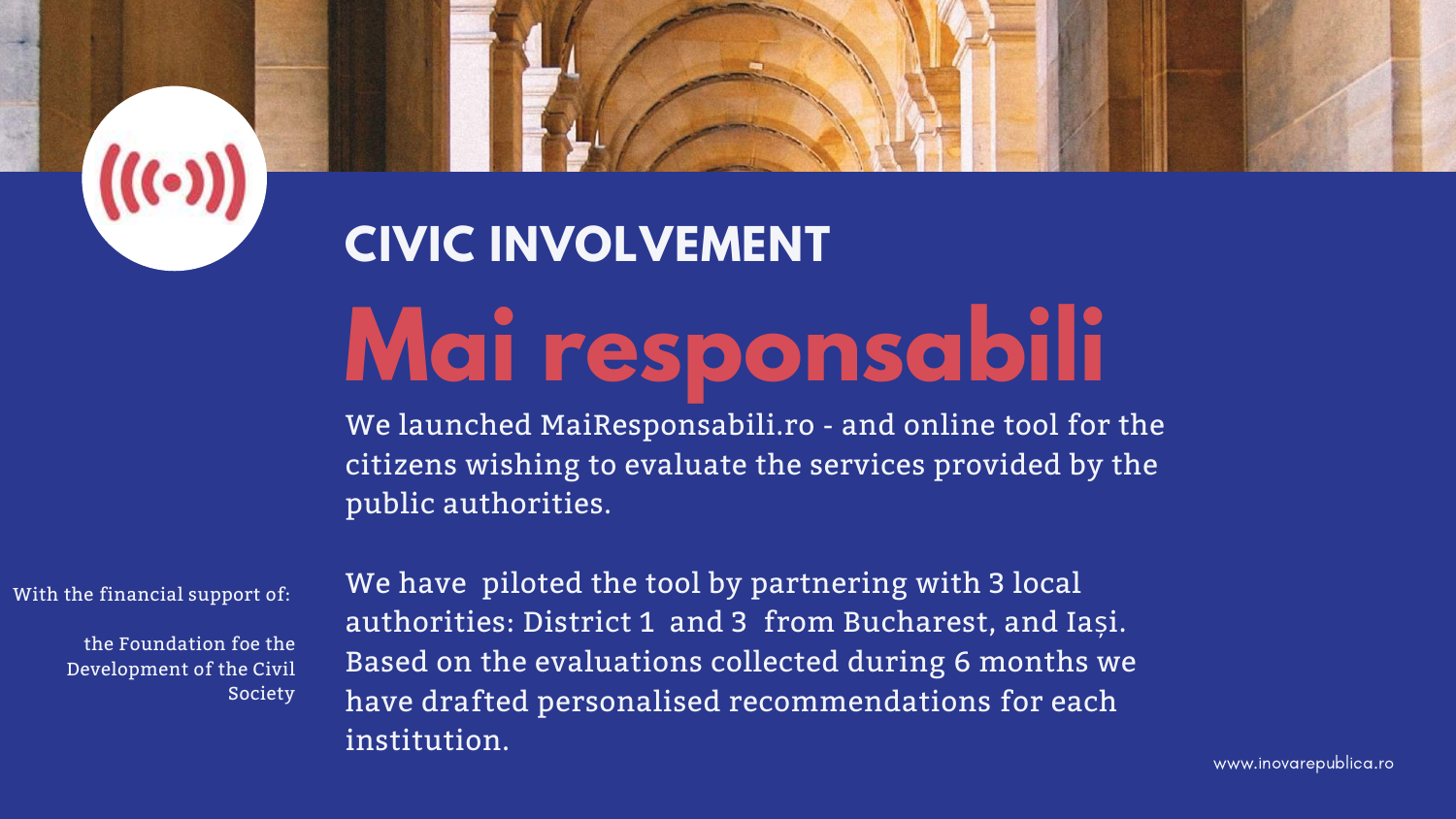#### **CIVIC INVOLVEMENT**

#### **RESPECT**

#### **Platforma pentru** drepturi și libertăți

We are founding members of the Respect Platform for Rights and Liberties, which has opposed the amendment of the Constitution aiming to redefine the definition of marriage.

Before and during the referendum campaign we have contributed with sociological research expertise, analysing survey data that [fundamented](https://platformarespect.ro/) the public communication campaign of the Platform.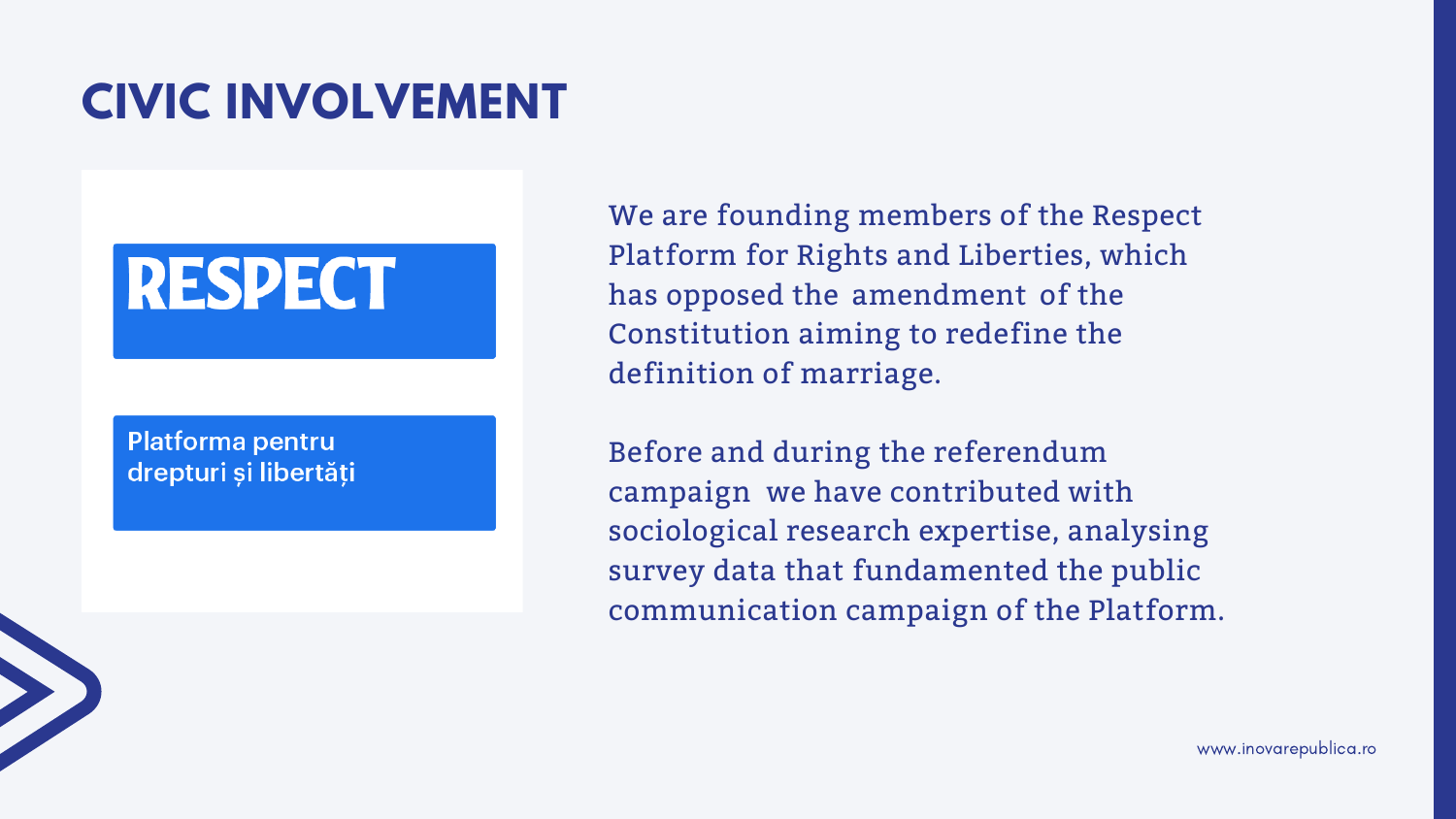### **REPUBLIC of MOLDOVA**

YOUTH INVOLVEMENT FOR A POSITIVE SOCIAL CHANGE IN REPUBLIC OF MOLDOVA





EDUCATION FOR HUMAN RIGHTS IN MOLDOVA

CHURCH AND STATE IN THE REPUBLIC OF MOLDOVA

We have authored three instrumental reports



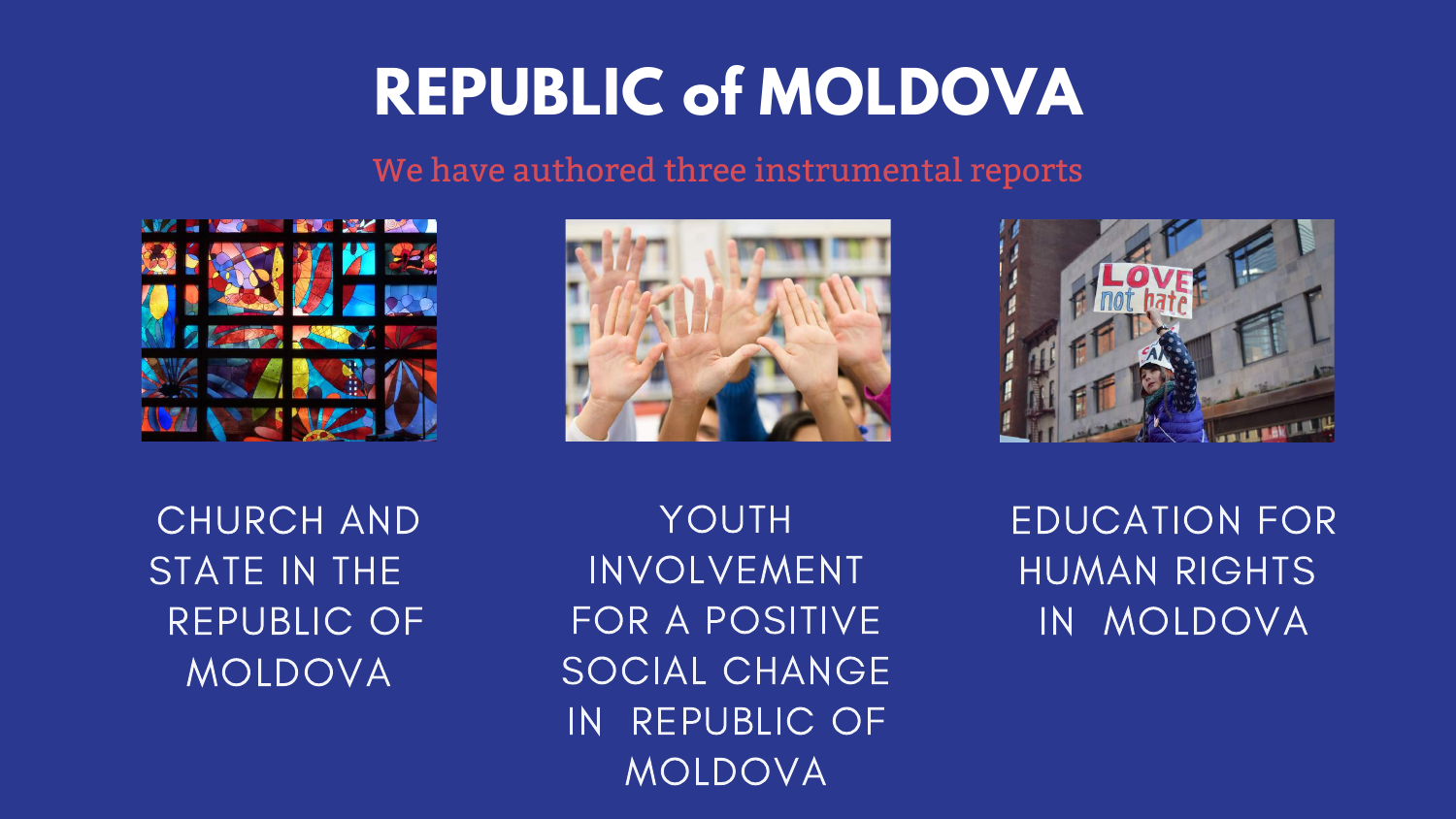

### 483.307 lei **FINANCIAL INFORMATION BUDGET 2018**

#### **FUNDERS**

European Union / AMIF Open Society Foundations Serendinno Foundation Foundation for the Development of the Civil Society Soros Moldova Foundations Individual donnations